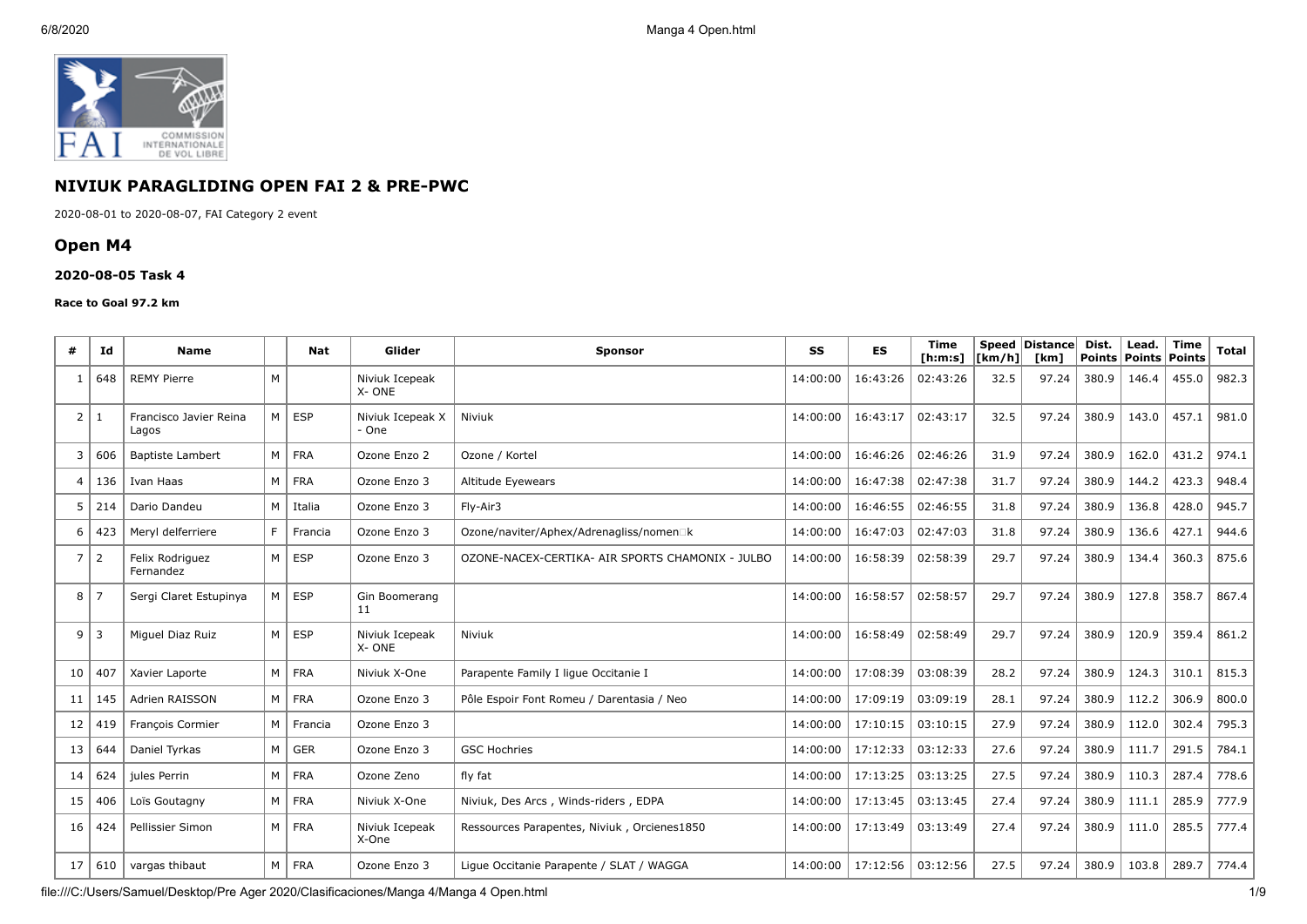| #  | Id  | <b>Name</b>               |                | Nat           | Glider                  | <b>Sponsor</b>                                                               | SS       | <b>ES</b> | Time<br>[ h: m: s] | [km/h] | Speed Distance<br>[km] | Dist.<br><b>Points</b> | Lead.<br><b>Points</b> | Time<br><b>Points</b> | Total |
|----|-----|---------------------------|----------------|---------------|-------------------------|------------------------------------------------------------------------------|----------|-----------|--------------------|--------|------------------------|------------------------|------------------------|-----------------------|-------|
| 18 | 601 | Jules Croibier            | M              | <b>FRA</b>    | Ozone Enzo 3            |                                                                              | 14:00:00 | 17:13:23  | 03:13:23           | 27.5   | 97.24                  | 380.9                  | 103.1                  | 287.6                 | 771.6 |
| 19 | 22  | Gorka Tornos zabala       |                | $M \vert$ ESP | Ozone Zeno              | <b>FVDA</b>                                                                  | 14:00:00 | 17:13:57  | 03:13:57           | 27.4   | 97.24                  | 380.9                  | 101.5                  | 284.9                 | 767.3 |
| 20 | 185 | Miki ventaja diaz         | M <sub>1</sub> | ESP           | NIviuk Icepeak<br>X-one |                                                                              | 14:00:00 | 17:14:40  | 03:14:40           | 27.3   | 97.24                  | 380.9                  | 103.9                  | 281.6                 | 766.4 |
| 21 | 17  | Xavier Berneda            | M              | <b>ESP</b>    | Ozone Enzo 3            | MunichSports.com - Parashop.es - FlyFox - DuuoShoes.com                      | 14:00:00 | 17:14:53  | 03:14:53           | 27.3   | 97.24                  | 380.9                  | 102.3                  | 280.6                 | 763.8 |
| 22 | 9   | Jesus costa sanchez       |                | $M \vert$ ESP | Niviuk Icepeak<br>X-ONE | Nivik españa - Mediterranean Paragliders.com-<br>parapentedesnivel.com-FAMUR | 14:00:00 | 17:14:28  | 03:14:28           | 27.3   | 97.24                  | 380.9                  | 98.8                   | 282.5                 | 762.2 |
| 23 | 651 | Yann livinec              | M              | Francia       | Ozone Zeno              |                                                                              | 14:00:00 | 17:17:26  | 03:17:26           | 26.9   | 97.24                  | 380.9                  | 110.3                  | 268.8                 | 760.0 |
| 24 | 641 | Stephan Schöpe            | M              | <b>GER</b>    | Ozone Enzo 3            | DGF Rhein-Mosel-Lahn, Moselfalken                                            | 14:00:00 | 17:16:06  | 03:16:06           | 27.1   | 97.24                  | 380.9                  | 103.7                  | 274.9                 | 759.5 |
| 25 | 649 | Jacques Fournier          | М              | Francia       | Ozone Enzo 3            | Stodeus / woody Valley /parateam                                             | 14:00:00 | 17:17:54  | 03:17:54           | 26.8   | 97.24                  | 380.9                  | 110.8                  | 266.6                 | 758.3 |
| 26 | 401 | Lombardi Gregoire         |                | M   FRA       | Ozone Enzo 3            | pole espoir font romeu / departement AIN / region Rhone<br>Alpes             | 14:00:00 | 17:16:43  | 03:16:43           | 27.0   | 97.24                  | 380.9                  | 103.3                  | 272.1                 | 756.3 |
| 27 | 158 | Nicolas DINH              | M              | FRA           | Ozone Zeno              | Equipe de ligue Occitanie)   Alixa                                           | 14:00:00 | 17:16:13  | 03:16:13           | 27.1   | 97.24                  | 380.9                  | 99.6                   | 274.4                 | 754.9 |
| 27 | 623 | <b>Gilet Valentin</b>     | M              | Francia       | Ozone Zeno              | <b>BGD</b>                                                                   | 14:00:00 | 17:18:07  | 03:18:07           | 26.8   | 97.24                  | 380.9                  | 108.4                  | 265.6                 | 754.9 |
| 29 | 604 | Rémi Bourdelle            | M              | <b>FRA</b>    | Ozone Enzo 3            | Les Ailes du Mont-Blanc                                                      | 14:00:00 | 17:17:12  | 03:17:12           | 26.9   | 97.24                  | 380.9                  | 103.9                  | 269.8                 | 754.6 |
| 30 | 176 | Jose Rebelo               | M              | <b>POR</b>    | Niviuk Icepeak<br>X-ONE | Naviter                                                                      | 14:00:00 | 17:19:06  | 03:19:06           | 26.7   | 97.24                  | 380.9                  | 110.7                  | 261.1                 | 752.7 |
| 31 | 632 | Rémi MONTGINOT            | M              | Francia       | Ozone Enzo 3            | Ailes Beaujolaises - Danfoss                                                 | 14:00:00 | 17:18:13  | 03:18:13           | 26.8   | 97.24                  | 380.9                  | 103.9                  | 265.2                 | 750.0 |
| 32 | 617 | Mouquet Nicolas           | M              | <b>FRA</b>    | Ozone Enzo 3            | Aplied Materials                                                             | 14:00:00 | 17:16:44  | 03:16:44           | 27.0   | 97.24                  | 380.9                  | 96.6                   | 272.0                 | 749.5 |
| 33 | 619 | Simon Gartner             |                | $M \mid FRA$  | Flow Spectra            | Flow                                                                         | 14:00:00 | 17:18:22  | 03:18:22           | 26.8   | 97.24                  | 380.9                  | 102.6                  | 264.5                 | 748.0 |
| 34 | 25  | David Villarta            | M              | <b>ESP</b>    | Ozone Enzo 3            | VILLARTA Family,                                                             | 14:00:00 | 17:18:33  | 03:18:33           | 26.8   | 97.24                  | 380.9                  | 102.1                  | 263.7                 | 746.7 |
| 35 | 26  | Oriol Cervelló Nogués     | M              | <b>ESP</b>    | Ozone Zeno              | Munich Life University                                                       | 14:00:00 | 17:19:43  | 03:19:43           | 26.6   | 97.24                  | 380.9                  | 107.0                  | 258.3                 | 746.2 |
| 36 | 122 | Victor Boudet             | M              | <b>FRA</b>    | Ozone Enzo 3            | Pole espoir vol libre / Pointe Ardennes parapente                            | 14:00:00 | 17:20:01  | 03:20:01           | 26.6   | 97.24                  | 380.9                  | 108.0                  | 257.0                 | 745.9 |
| 37 | 647 | Horst Gresch              | M              | <b>GER</b>    | Ozone Enzo 3            |                                                                              | 14:00:00 | 17:17:35  | 03:17:35           | 26.9   | 97.24                  | 380.9                  | 95.9                   | 268.1                 | 744.9 |
| 38 | 629 | Dan Girdea                | M              | Suecia        | Ozone Zeno              |                                                                              | 14:00:00 | 17:18:37  | 03:18:37           | 26.7   | 97.24                  | 380.9                  | 100.5                  | 263.3                 | 744.7 |
| 39 | 642 | Peter Kozisek             | М              | CZE           | Ozone Enzo 3            | <b>SILP MARRACHOV</b>                                                        | 14:00:00 | 17:20:02  | 03:20:02           | 26.6   | 97.24                  | 380.9                  | 104.1                  | 256.9                 | 741.9 |
| 40 | 44  | Sergi Ballester Pi        | M              | <b>ESP</b>    | Niviuk Peak 5           |                                                                              | 14:00:00 | 17:16:28  | 03:16:28           | 27.0   | 97.24                  | 380.9                  | 86.6                   | 273.2                 | 740.7 |
| 41 | 66  | Andres Agredo Perez       | M              | ESP           | Ozone Zeno              |                                                                              | 14:00:00 | 17:20:13  | 03:20:13           | 26.5   | 97.24                  | 380.9                  | 101.2                  | 256.1                 | 738.2 |
| 42 | 602 | Lambert Cyril             |                | M   Francia   | Ozone Enzo 2            |                                                                              | 14:00:00 | 17:20:16  | 03:20:16           | 26.5   | 97.24                  | 380.9                  | 100.8                  | 255.8                 | 737.5 |
| 43 | 650 | Boris Plamenov            |                | $M \vert$ ESP | <b>UP Guru</b>          | <b>DPARAPENTE</b>                                                            | 14:00:00 | 17:20:54  | 03:20:54           | 26.4   | 97.24                  | 380.9                  | 93.9                   | 253.0                 | 727.8 |
| 44 | 31  | Paco Navarro González     | M              | ESP           | Mac Para Magus          | www.aireyvuelo.com                                                           | 14:00:00 | 17:22:04  | 03:22:04           | 26.3   | 97.24                  | 380.9                  | 97.9                   | 247.7                 | 726.5 |
| 45 | 222 | Stephan Hüttermann        |                | $M \vert$ GER | Ozone Enzo 3            | Worldwidesail                                                                | 14:00:00 | 17:25:21  | 03:25:21           | 25.9   | 97.24                  | 380.9                  | 99.9                   | 233.0                 | 713.8 |
| 46 | 608 | <b>Constance Mettetal</b> | F              | <b>FRA</b>    | Ozone Enzo 3            |                                                                              | 14:00:00 | 17:25:42  | 03:25:42           | 25.8   | 97.24                  | 380.9                  | 99.1                   | 231.5                 | 711.5 |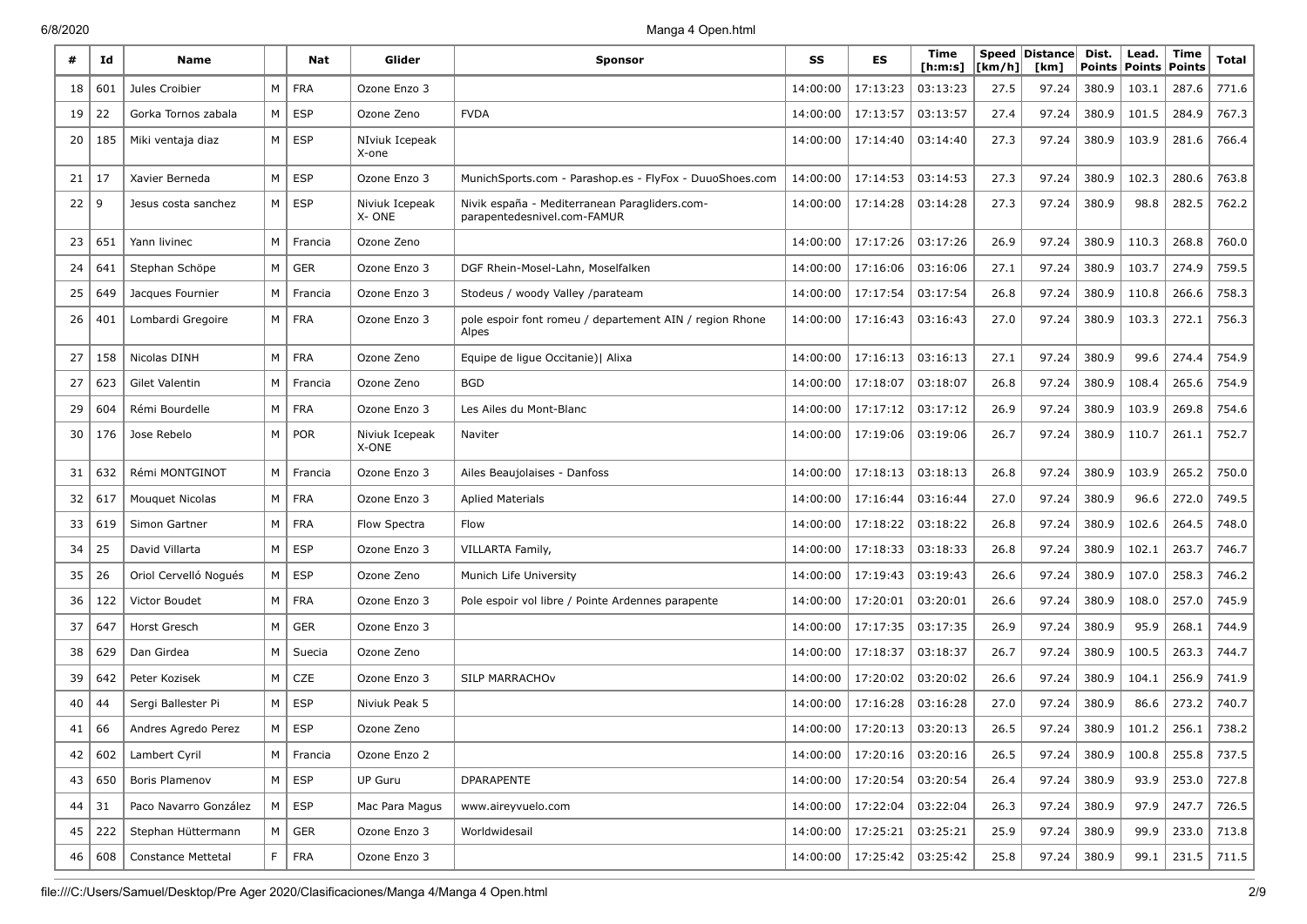| #  | Id             | <b>Name</b>                     |          | Nat            | Glider              | <b>Sponsor</b>                              | SS       | ES       | Time<br>[ h: m: s] | [km/h] | Speed Distance<br>[km] | Dist.<br>Points | Lead.<br><b>Points</b> | <b>Time</b><br><b>Points</b> | Total |
|----|----------------|---------------------------------|----------|----------------|---------------------|---------------------------------------------|----------|----------|--------------------|--------|------------------------|-----------------|------------------------|------------------------------|-------|
| 47 | 86             | Gorka Uribe Aldekoa             | M        | <b>ESP</b>     | Ozone Mantra 7      | EAKF Π FEDERACIÓN VASCA                     | 14:00:00 | 17:22:47 | 03:22:47           | 26.2   | 97.24                  | 380.9           | 83.1                   | 244.5                        | 708.5 |
| 48 | 53             | Ivan Castro Villate             | M        | ESP            | Ozone Zeno          | <b>FVDA</b>                                 | 14:00:00 | 17:26:44 | 03:26:44           | 25.7   | 97.24                  | 380.9           | 99.2                   | 226.9                        | 707.0 |
| 49 | 625            | Pawel Bedynski                  | M        | Polonia        | Ozone Zeno          |                                             | 14:00:00 | 17:28:16 | 03:28:16           | 25.5   | 97.24                  | 380.9           | 89.8                   | 220.2                        | 690.9 |
| 50 | 182            | Eusebio soares                  | M        | POR            | Enzo 3              | 3ssolar                                     | 14:00:00 | 17:31:56 | 03:31:56           | 25.1   | 97.24                  | 380.9           | 104.4                  | 204.2                        | 689.5 |
| 51 | 628            | Victor Bergelin                 | M        | Suecia         | Ozone Zeno          |                                             | 14:00:00 | 17:30:54 | 03:30:54           | 25.2   | 97.24                  | 380.9           | 93.2                   | 208.7                        | 682.8 |
| 52 | 37             | Juan Maiza Otaño                | M        | <b>ESP</b>     | Gin Leopard         | Federacion Vasca- FVDA                      | 14:00:00 | 17:31:21 | 03:31:21           | 25.1   | 97.24                  | 380.9           | 94.9                   | 206.7                        | 682.5 |
| 53 | $\overline{4}$ | Xevi Bonet                      | M        | <b>ESP</b>     | Ozone Enzo 3        | Alamair-Alfapilot-Naviter                   | 14:00:00 | 17:36:47 | 03:36:47           | 24.5   | 97.24                  | 380.9           | 87.6                   | 183.3                        | 651.8 |
| 54 | 81             | Cecilio Valenzuela<br>Requena   | M        | <b>ESP</b>     | Up Guru             | De Nube a Nube                              | 14:00:00 | 17:43:32 | 03:43:32           | 23.8   | 97.24                  | 380.9           | 111.9                  | 154.9                        | 647.7 |
| 55 | 630            | Martin Kubicek                  | M        | CZE            | Ozone Enzo 3        |                                             | 14:00:00 | 17:42:36 | 03:42:36           | 23.9   | 97.24                  | 380.9           | 93.9                   | 158.8                        | 633.6 |
| 56 | 611            | António José Tabanez<br>Fonseca |          | M   POR        | Ozone Enzo 3        |                                             | 14:00:00 | 17:45:38 | 03:45:38           | 23.5   | 97.24                  | 380.9           | 95.7                   | 146.1                        | 622.7 |
| 57 | 400            | Claude LE MELLEC                | M        | Francia        | Ozone Zeno          |                                             | 14:00:00 | 18:09:11 | 04:09:11           | 21.3   | 97.24                  | 380.9           | 64.5                   | 50.9                         | 496.3 |
| 58 | 605            | Jan Rentowski                   | M        | POL            | UP Meru             | gringofly.com High Adventure UP Paragliders | 14:00:00 | 18:19:21 | 04:19:21           | 20.5   | 97.24                  | 380.9           | 72.4                   | 11.2                         | 464.5 |
| 59 | 410            | Nando Silla Martínez            | $M \mid$ | ESP            | UP Meru             | fdacv.com, appifly.org                      | 14:00:00 | 18:08:44 | 04:08:44           | 21.4   | 97.24                  | 380.9           | 23.1                   | 52.7                         | 456.7 |
| 60 | 79             | Antonio Ramos Moyano            | M        | <b>ESP</b>     | Gin Puma            | T. royo arilla, tenapark, iparapente        | 14:00:00 | 18:09:35 | 04:09:35           | 21.3   | 97.24                  | 380.9           | 26.2                   | 49.3                         | 456.4 |
| 61 | 28             | Robinson Altieri<br>Sánchez     | M        | ESP            | Ozone Enzo 3        | Micartera                                   | 14:00:00 | 18:16:59 | 04:16:59           | 20.7   | 97.24                  | 380.9           | 29.2                   | 20.4                         | 430.5 |
| 62 | 74             | Lorenzo nadali                  | M        | ITA            | Gin Boomerang<br>11 | scientific team                             | 14:00:00 |          |                    |        | 86.37                  | 338.3           | 90.6                   |                              | 428.9 |
| 63 | 302            | Kalin Kostadinov                | M        | BUL            | Niviuk Artik 5      | SlyNomad Bulgaria, GreenPeace Bulgaria      | 14:00:00 | 18:19:47 | 04:19:47           | 20.4   | 97.24                  | 380.9           | 25.5                   | 9.6                          | 416.0 |
| 64 | 266            | Fernando ACEITUNO               | М        | <b>ESP</b>     | Niviuk Artik 5      |                                             | 14:00:00 |          |                    |        | 75.65                  | 296.4           |                        |                              | 296.4 |
| 65 | 317            | Miguel Angel Pifarré<br>Boix    | M        | ESP            | Ozone Zeno          | Ager Aventura't                             | 14:00:00 |          |                    |        | 75.52                  | 295.8           |                        |                              | 295.8 |
| 66 | 115            | Jordi Roset Ilobet              | M        | <b>ESP</b>     | Ozone Alpina 3      |                                             | 14:00:00 |          |                    |        | 73.73                  | 288.8           |                        |                              | 288.8 |
| 67 | 51             | Virgilio Ortiz Martín           | M        | <b>ESP</b>     | Ozone Zeno          | Vinos Fortis Montaraz                       | 14:00:00 |          |                    |        | 71.44                  | 279.9           |                        |                              | 279.9 |
| 68 | 616            | Ceri Brown                      | M        | Reino<br>Unido | Ozone Enzo 3        |                                             | 14:00:00 |          |                    |        | 67.30                  | 263.6           |                        |                              | 263.6 |
| 69 | 638            | Ricardo Mota Leite              | M        | Portugal       | Ozone Mantra 6      | AbouaAboua                                  | 14:00:00 |          |                    |        | 65.83                  | 257.9           |                        |                              | 257.9 |
| 70 | 329            | Chris Bevins                    | M        | Reino<br>Unido | Ozone Enzo 3        |                                             | 14:00:00 |          |                    |        | 65.46                  | 256.4           |                        |                              | 256.4 |
| 71 | 600            | Marek Robel                     | М        | Polonia        | UP Guru             | www.diagmatic.pl, www.nextbank.ph           | 14:00:00 |          |                    |        | 63.10                  | 247.2           |                        |                              | 247.2 |
| 72 | 635            | Tim Roche                       | M        | Francia        | Niviuk Peak 5       |                                             | 14:00:00 |          |                    |        | 62.73                  | 245.7           |                        |                              | 245.7 |
| 72 | 138            | Arthur Moindrot                 | M        | FRA            | Ozone Enzo 3        | Pole espoir vol libre, Kortel Design        | 14:00:00 |          |                    |        | 62.73                  | 245.7           |                        |                              | 245.7 |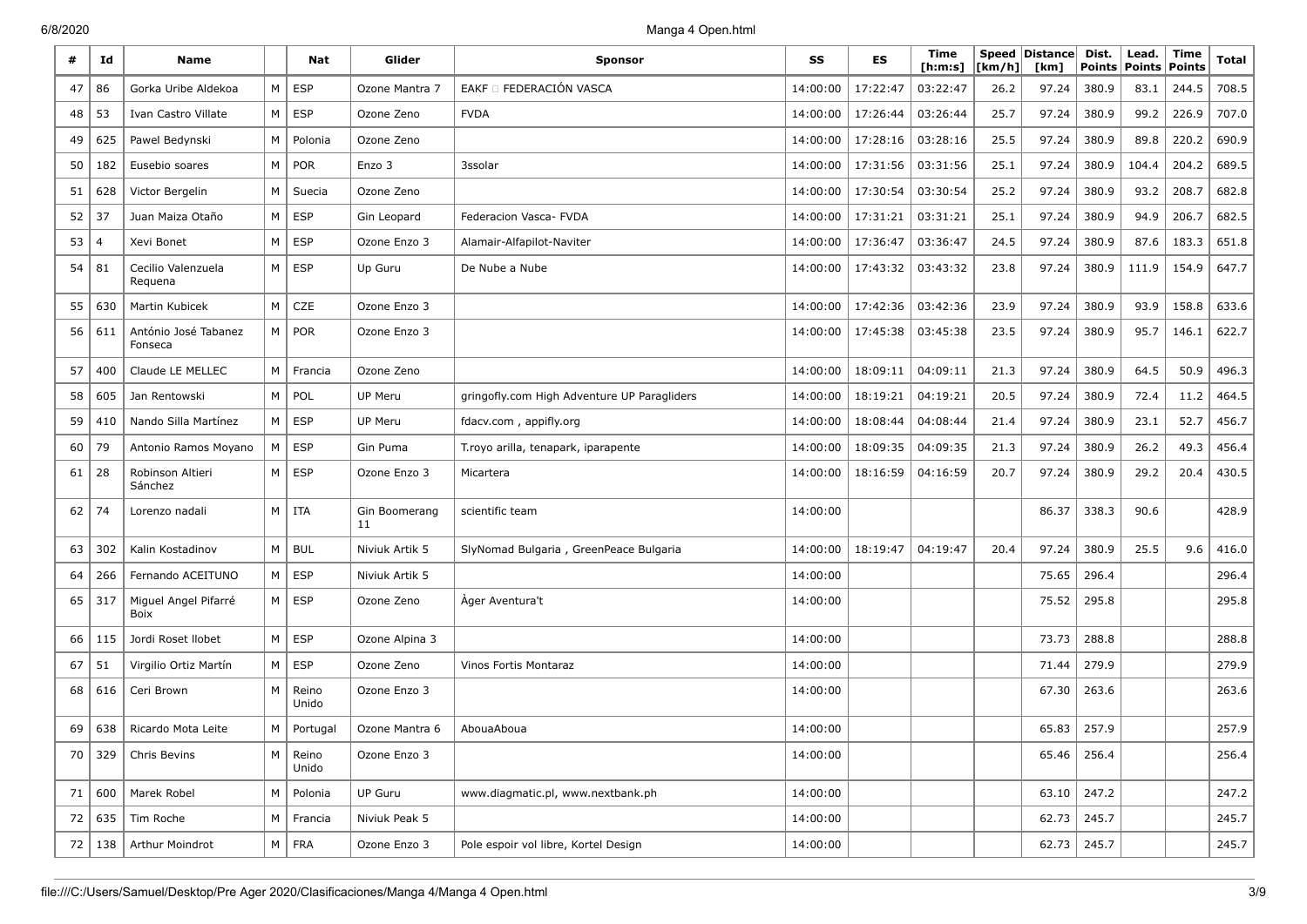| #  | Id  | <b>Name</b>                   |                | Nat            | Glider               | <b>Sponsor</b>                        | SS       | ES | Time<br>[h:m:s] | [km/h] | Speed Distance<br>[km] | Dist.<br><b>Points</b> | Lead.<br><b>Points Points</b> | Time | Total |
|----|-----|-------------------------------|----------------|----------------|----------------------|---------------------------------------|----------|----|-----------------|--------|------------------------|------------------------|-------------------------------|------|-------|
| 74 | 224 | Adria Grau Alvarez            |                | $M \vert$ ESP  | Niviuk Peak5         | Niviuk                                | 14:00:00 |    |                 |        | 62.68                  | 245.5                  |                               |      | 245.5 |
| 75 | 103 | Chechu Martinez Rojano        | M              | <b>ESP</b>     | Skywalk Spice        | RODEO STAR_FGT                        | 14:00:00 |    |                 |        | 61.43                  | 240.6                  |                               |      | 240.6 |
| 76 | 178 | Eva Vinuesa Prieto            | F              | <b>ESP</b>     | Ozone Rush 5         |                                       | 14:00:00 |    |                 |        | 61.20                  | 239.8                  |                               |      | 239.8 |
| 77 | 156 | Albert Pol Font               | M              | ESP            | Niviuk Ikuma         |                                       | 14:00:00 |    |                 |        | 55.52                  | 217.5                  |                               |      | 217.5 |
| 78 | 126 | <b>Mettetal Simon</b>         |                | $M$   FRA      | Niviuk X-one         | Niviuk windsraiders Parastick         | 14:00:00 |    |                 |        | 53.42                  | 209.3                  |                               |      | 209.3 |
| 79 | 38  | Juanma Garcia<br>Guerrero     |                | $M \vert$ ESP  | Mac Para Magus       | Aire y vuelo                          | 14:00:00 |    |                 |        | 50.87                  | 199.3                  |                               |      | 199.3 |
| 80 | 112 | Miguel<br>VILLARTA_MARTINEZ   |                | $M \vert$ ESP  | Skywalk<br>Cayenne 6 | FAMILIA VILLARTA                      | 14:00:00 |    |                 |        | 50.23                  | 196.8                  |                               |      | 196.8 |
| 81 | 24  | Daniel Gonzalez Rizo          |                | $M \vert$ ESP  | Niviuk Peak 5        | www.alfapilot.com                     | 14:00:00 |    |                 |        | 50.13                  | 196.4                  |                               |      | 196.4 |
| 82 | 613 | Frédéric Juvaux               |                | M   Francia    | Ozone Enzo 3         | https://opencamp.fr                   | 14:00:00 |    |                 |        | 50.03                  | 196.0                  |                               |      | 196.0 |
| 83 | 97  | Vallés Milla Pere             | M <sub>1</sub> | ESP            | UP Meru              |                                       | 14:00:00 |    |                 |        | 49.98                  | 195.8                  |                               |      | 195.8 |
| 84 | 132 | Carlos Lopes                  |                | M   POR        | 777 Gambit           | www.mineiro.com.pt                    | 14:00:00 |    |                 |        | 49.73                  | 194.8                  |                               |      | 194.8 |
| 85 | 614 | Florin Iftinca                | M              | Rumania        | Ozone Mantra 7       |                                       | 14:00:00 |    |                 |        | 49.15                  | 192.5                  |                               |      | 192.5 |
| 86 | 326 | Juan Luis Morales<br>Gómez    |                | $M \vert$ ESP  | Nova Sector          |                                       | 14:00:00 |    |                 |        | 48.94                  | 191.7                  |                               |      | 191.7 |
| 87 | 88  | Gabriel Cañada<br>Estébanez   |                | $M \vert$ ESP  | Windtech Duster      | Windtech Paragliders                  | 14:00:00 |    |                 |        | 48.47                  | 189.9                  |                               |      | 189.9 |
| 88 | 259 | Matthias Kothe                | M              | <b>GER</b>     | Ozone Enzo 3         | Nordeutsche Gleitschirmschule   KOMAT | 14:00:00 |    |                 |        | 47.50                  | 186.1                  |                               |      | 186.1 |
| 89 | 94  | Nani Pons                     |                | $M \vert$ ESP  | Niviuk Artik 5       |                                       | 14:00:00 |    |                 |        | 46.19                  | 180.9                  |                               |      | 180.9 |
| 89 | 48  | Rodolfo Pérez Leunda          | M <sub>1</sub> | ESP            | Ozone Zeno           | Fed Vasca Deportes Aereos             | 14:00:00 |    |                 |        | 46.19                  | 180.9                  |                               |      | 180.9 |
| 91 | 204 | Ana Maria Sancho<br>Frisuelos | F              | ESP            | Dudek Airlight       | www.monteholiday.com                  | 14:00:00 |    |                 |        | 45.26                  | 177.3                  |                               |      | 177.3 |
| 91 | 180 | Prune Delaris                 | F              | Francia        | Ozone Zeno           | Pole espoir vol libre                 | 14:00:00 |    |                 |        | 45.25                  | 177.3                  |                               |      | 177.3 |
| 93 | 322 | Fermin Montaner<br>Morant     | M <sub>1</sub> | ESP            | Nova Sector          | montaner.de                           | 14:00:00 |    |                 |        | 41.39                  | 162.1                  |                               |      | 162.1 |
| 94 | 637 | ricardo raats                 | M              | $\vert$ EST    | Ozone Mantra 7       |                                       | 14:00:00 |    |                 |        | 38.73                  | 151.7                  |                               |      | 151.7 |
| 95 | 306 | Gadi Wolff                    | M              | <b>GER</b>     | <b>BGD Lynix</b>     |                                       | 14:00:00 |    |                 |        | 34.65                  | 135.7                  |                               |      | 135.7 |
| 96 | 282 | David Zapata                  |                | $M \vert$ ESP  | Ozone Swift          |                                       | 14:00:00 |    |                 |        | 27.23                  | 106.7                  |                               |      | 106.7 |
| 97 | 639 | Johannes Baumgarten           |                | $M \vert$ GER  | Ozone Enzo 3         | GSC Hochries, papillon.aero           | 14:00:00 |    |                 |        | 16.52                  | 64.7                   |                               |      | 64.7  |
| 98 | 633 | Katarzyna Grajoszek           | F              | POL            | UP Mana              |                                       | 14:00:00 |    |                 |        | 10.20                  | 40.0                   |                               |      | 40.0  |
| 99 | 603 | Lambert Sandy                 | $\mathsf F$    | FRA            | Gin Leopard          |                                       |          |    |                 |        | 4.00                   | 15.7                   |                               |      | 15.7  |
| 99 | 615 | Harriet Short                 | F              | Reino<br>Unido | Ozone Alpina 3       |                                       |          |    |                 |        | 4.00                   | 15.7                   |                               |      | 15.7  |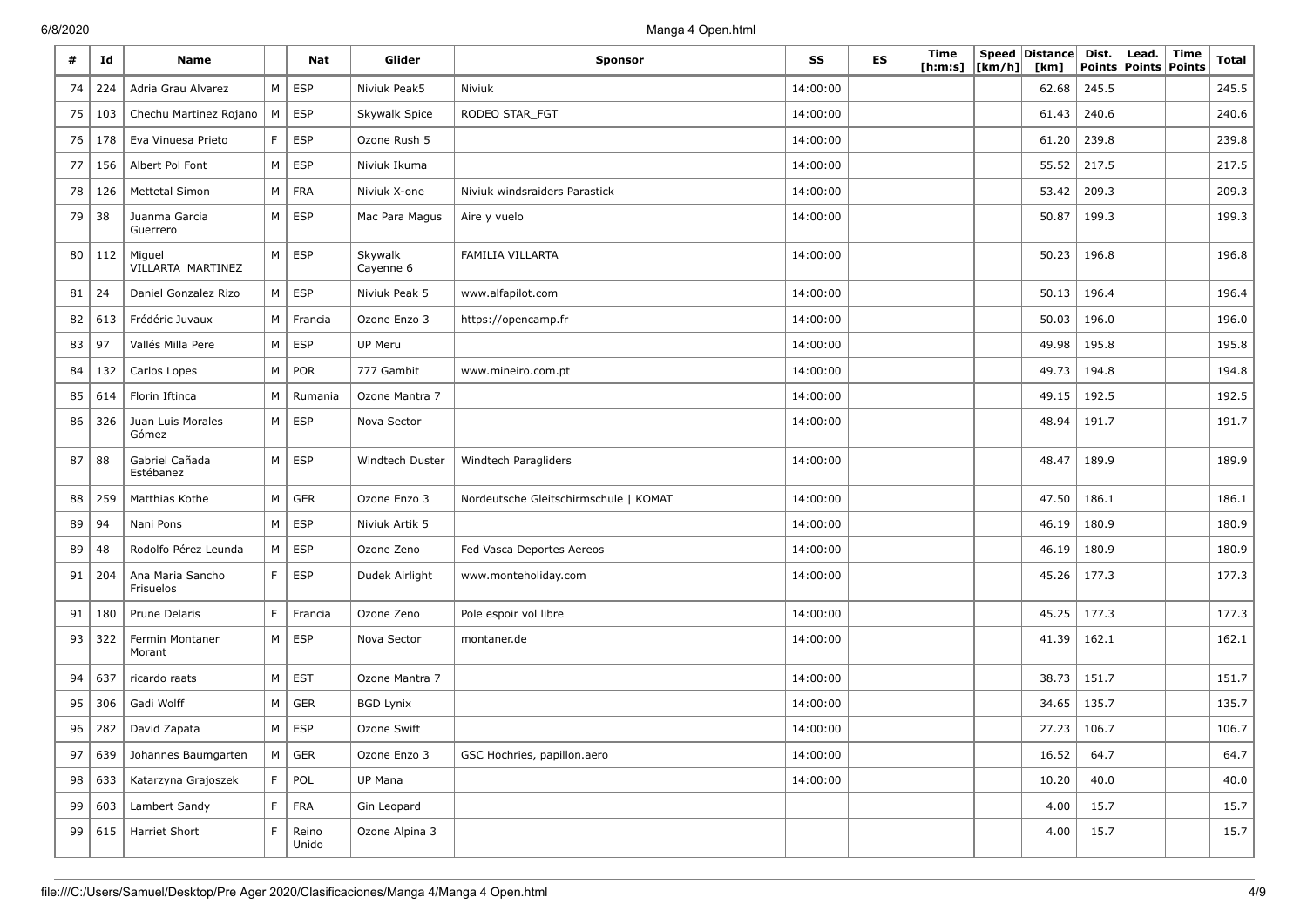|            | Id  | <b>Name</b>          | <b>Nat</b>  | Glider         | <b>Sponsor</b>                | SS | ES | Time<br>[h:m:s] $\lfloor km/h \rfloor$ [km] | Speed Distance Dist. | Lead.<br><b>Points Points Points</b> | Time | <b>Total</b> |
|------------|-----|----------------------|-------------|----------------|-------------------------------|----|----|---------------------------------------------|----------------------|--------------------------------------|------|--------------|
| <b>ABS</b> | 646 | Dawid Krajewski      | M   Polonia | UP Summit XC 4 |                               |    |    |                                             |                      |                                      |      | 0.0          |
| <b>ABS</b> | 19  | Salvador RIPOLL DÍAZ | M   ESP     | Niviuk X-one   | Parapente Murcia Costa Calida |    |    |                                             |                      |                                      |      | 0.0          |
| <b>ABS</b> | 21  | Mario Argue Domingo  | M ESP       | Macpara Magus  | revista Parapente / Perfils   |    |    |                                             |                      |                                      |      | 0.0          |
| <b>ABS</b> | 612 | Håkan Lindgvist      | M   Suecia  | Ozone Zeno     |                               |    |    |                                             |                      |                                      |      | 0.0          |

### **Task definition**

| No             | Leg Dist. | Id              | Radius             | Open  | Close | <b>Coordinates</b>         | <b>Altitude</b> |
|----------------|-----------|-----------------|--------------------|-------|-------|----------------------------|-----------------|
| $\mathbf{1}$   | $0.0$ km  | D <sub>01</sub> | $400 \text{ m}$    | 12:30 | 15:00 | Lat: 42.04635 Lon: 0.74601 | 1560 m          |
| 2 SS           | 5.6 km    | <b>B09</b>      | $2000 \; \text{m}$ | 14:00 | 19:00 | Lat: 42.01348 Lon: 0.82603 | 572 m           |
| 3              | 13.2 km   | <b>B03</b>      | $1000 \;{\rm m}$   | 14:00 | 19:00 | Lat: 42.03198 Lon: 0.70173 | 1012 m          |
| $\overline{4}$ | 26.1 km   | <b>B13</b>      | $2000 \; \text{m}$ | 14:00 | 19:00 | Lat: 42.105 Lon: 0.8566    | 878 m           |
| 5              | 75.7 km   | A <sub>15</sub> | 4000 m             | 14:00 | 19:00 | Lat: 42.51263 Lon: 0.48908 | $900 \text{ m}$ |
| 6 ES           | 94.1 km   | A13             | 3500 m             | 14:00 | 19:00 | Lat: 42.50195 Lon: 0.79825 | 1086 m          |
| 7              | 97.2 km   | A13             | $400 \text{ m}$    | 14:00 | 19:00 | Lat: 42.50195 Lon: 0.79825 | 1086 m          |

#### **Notes**

| Ιd  | Name                 | Note    |
|-----|----------------------|---------|
| 19  | Salvador RIPOLL DÍAZ | Ausente |
| 21  | Mario Arque Domingo  | Ausente |
| 612 | Håkan Lindqvist      | Ausente |
| 646 | Dawid Krajewski      | Ausente |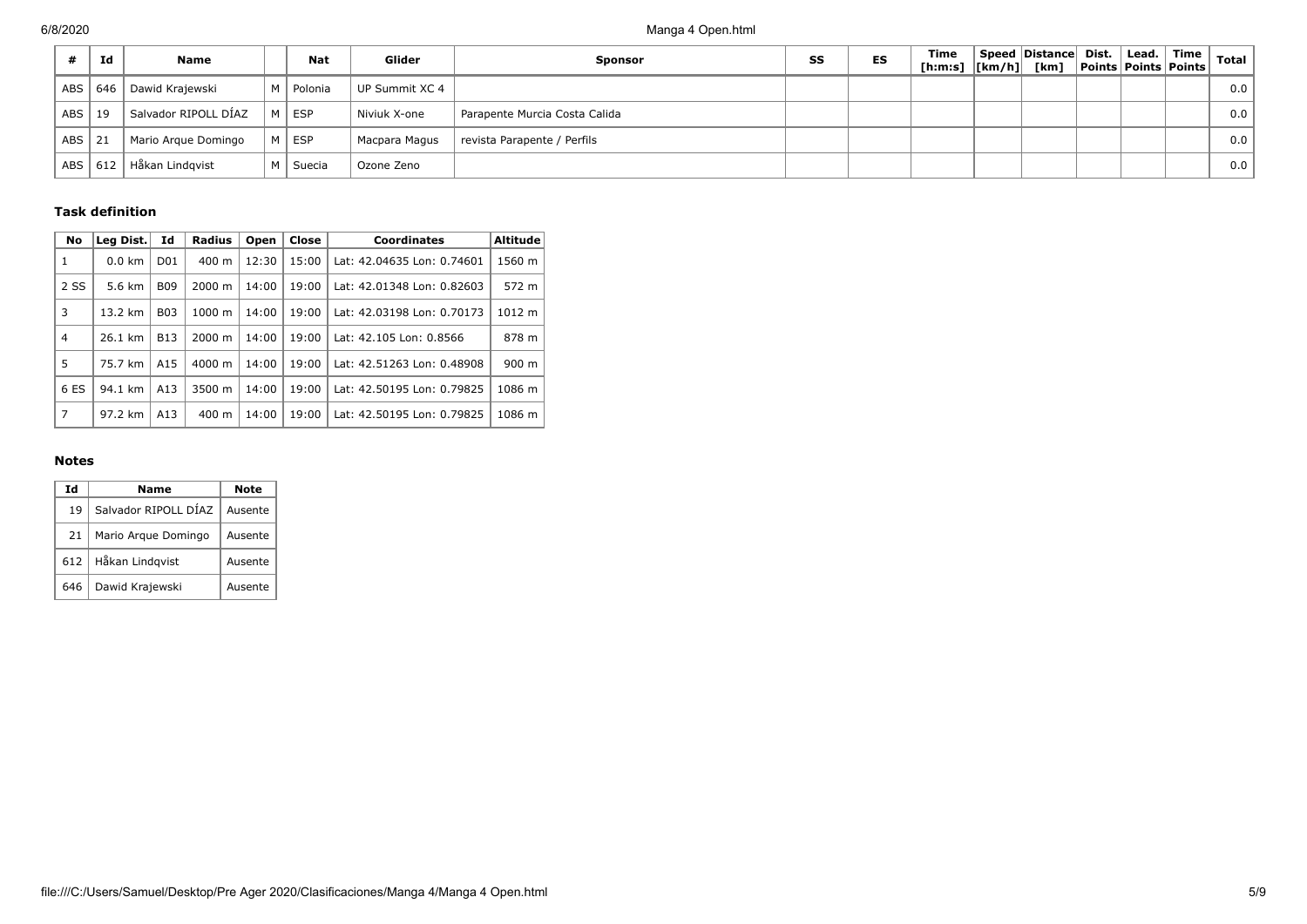**Pilots not yet processed (NYP)**

**Id Name**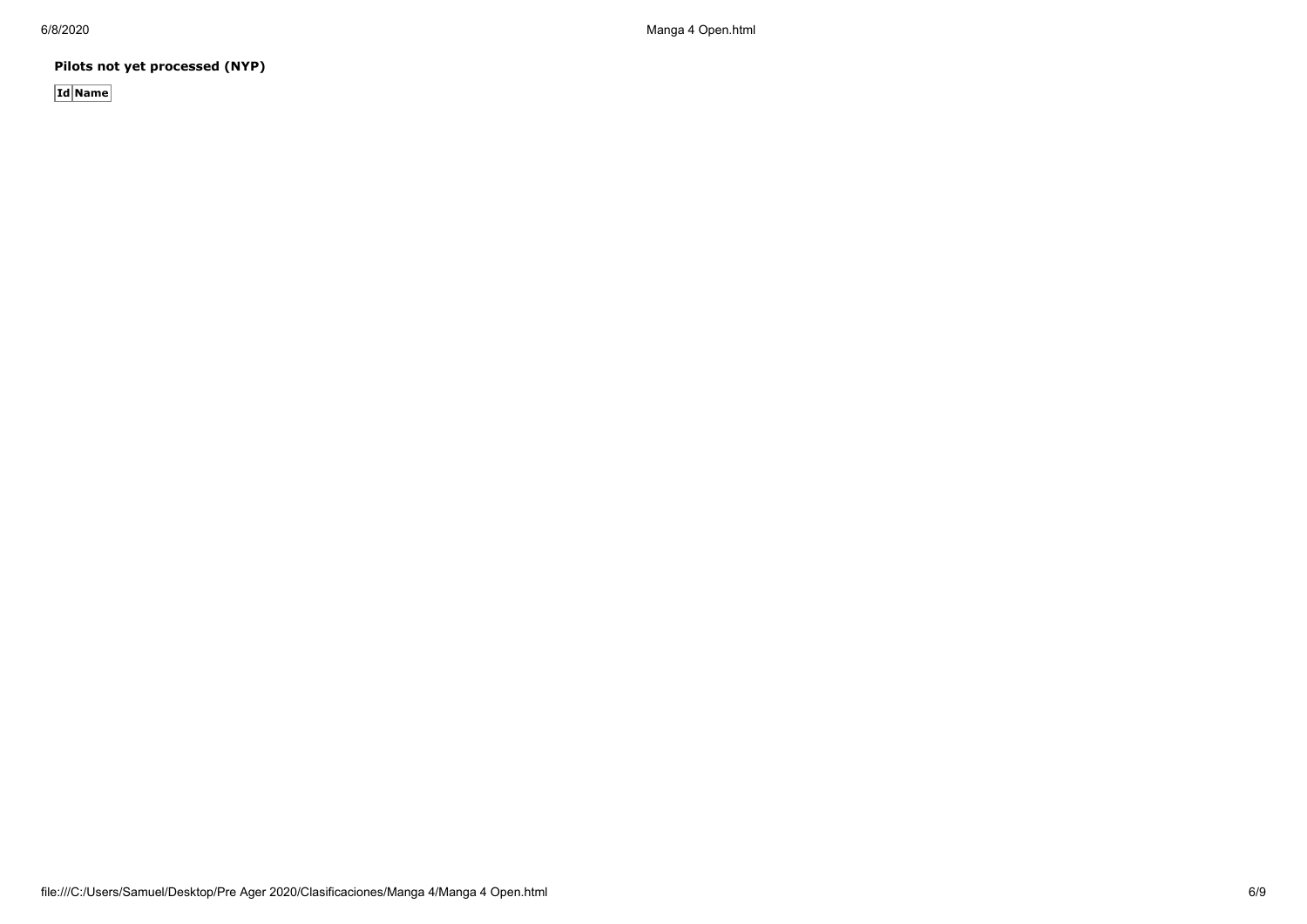### **Task statistics**

| param                           | value                     |
|---------------------------------|---------------------------|
| ss_distance                     | 88.527                    |
| task_distance                   | 97.238                    |
| launch_to_ess_distance          | 94.138                    |
| no_of_pilots_present            | 100                       |
| no_of_pilots_flying             | 100                       |
| no_of_pilots_lo                 | 38                        |
| no_of_pilots_reaching_nom_dist  | 93                        |
| no_of_pilots_reaching_es        | 62                        |
| no_of_pilots_reaching_goal      | 62                        |
| sum_flown_distance              | 7945.34499999998          |
| best_dist                       | 97.238                    |
| best_time                       | 2.7214                    |
| worst_time                      | 4.3297                    |
| gnh_setting                     | 1013.25                   |
| no_of_pilots_in_competition     | 104                       |
| no_of_pilots_landed_before_stop | 0                         |
| sum_dist_over_min               | 7547.536                  |
| sum_real_dist_over_min          | 7547.536                  |
| sum_flown_distances             | 7945.345                  |
| best_real_dist                  | 97.238                    |
| last_start_time                 | 2020-08-05T14:00:00+02:00 |
| first_start_time                | 2020-08-05T14:00:00+02:00 |
| first_finish_time               | 2020-08-05T16:43:17+02:00 |
| max_time_to_get_time_points     | 4.3711                    |
| goalratio                       | 0.62                      |
| arrival_weight                  | 0                         |
| departure_weight                | 0                         |
| leading_weight                  | 0.162                     |
| time_weight                     | 0.4571                    |
| distance_weight                 | 0.3809                    |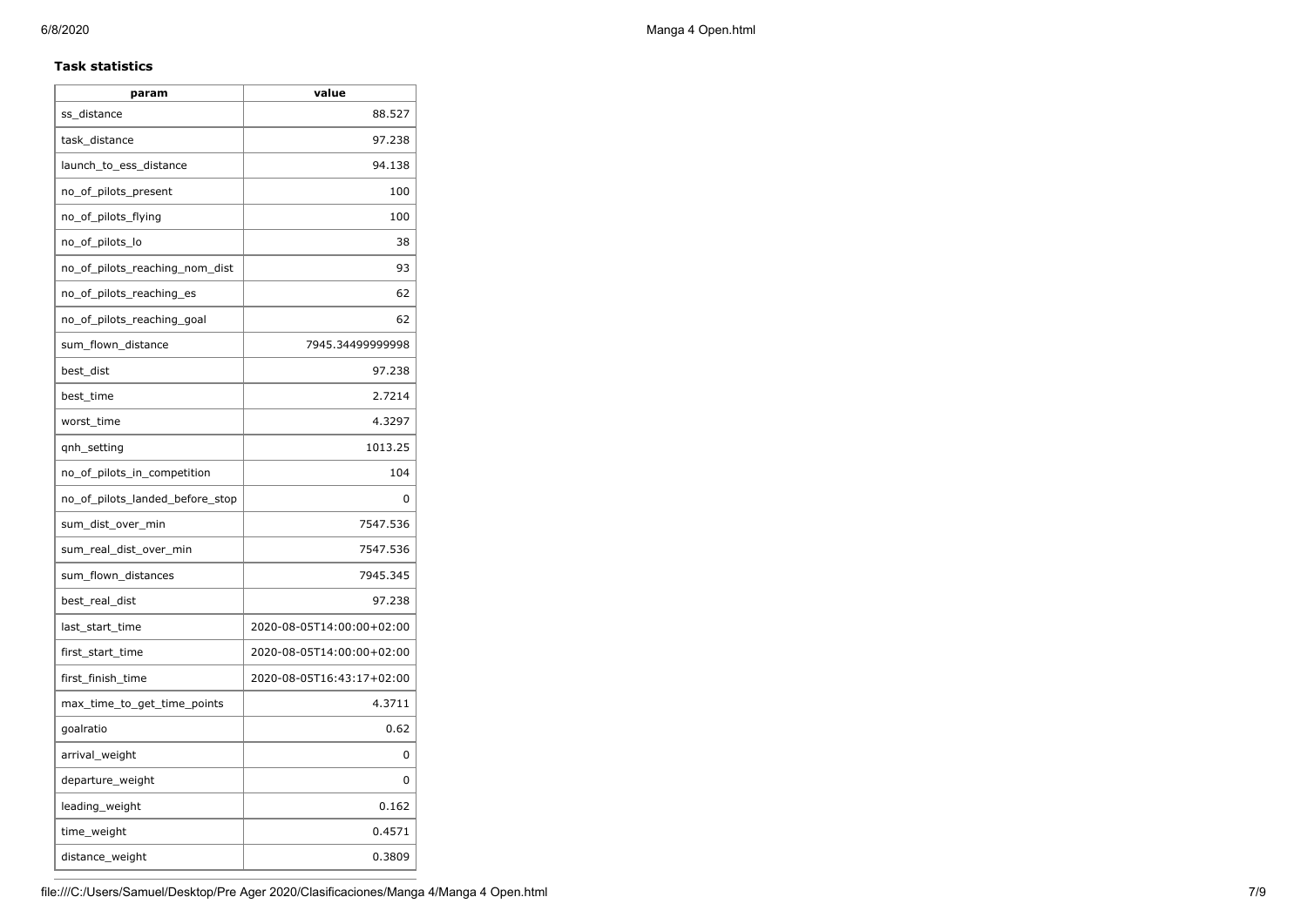| param                        | value    |
|------------------------------|----------|
| smallest leading coefficient | 1.7369   |
| available_points_distance    | 380.9264 |
| available_points_time        | 457.0736 |
| available_points_departure   | 0        |
| available_points_leading     | 162      |
| available_points_arrival     | 0        |
| time_validity                | 1        |
| launch_validity              | 1        |
| distance_validity            | 1        |
| stop_validity                | 1        |
| day_quality                  | 1        |
| ftv_day_validity             | 0.9823   |
| time_points_stop_correction  | o        |

## **Scoring formula settings**

| param                                        | value        |
|----------------------------------------------|--------------|
| id                                           | GAP2020      |
| use_distance_points                          | 1            |
| use_time_points                              | 1            |
| use_departure_points                         | $\Omega$     |
| use_leading_points                           | 1            |
| use_arrival_position_points                  | 0            |
| use_arrival_time_points                      | 0            |
| time points if not in goal                   | 0            |
| jump_the_gun_factor                          | $\Omega$     |
| jump_the_gun_max                             | 0            |
| use_1000_points_for_max_day_quality          | 0            |
| normalize_1000_before_day_quality            | $\Omega$     |
| time_validity_based_on_pilot_with_speed_rank | $\mathbf{1}$ |
| bonus gr                                     | 4            |
| no_pilots_in_goal_factor                     | 0.8          |
| task_stopped_factor                          | 0.7          |